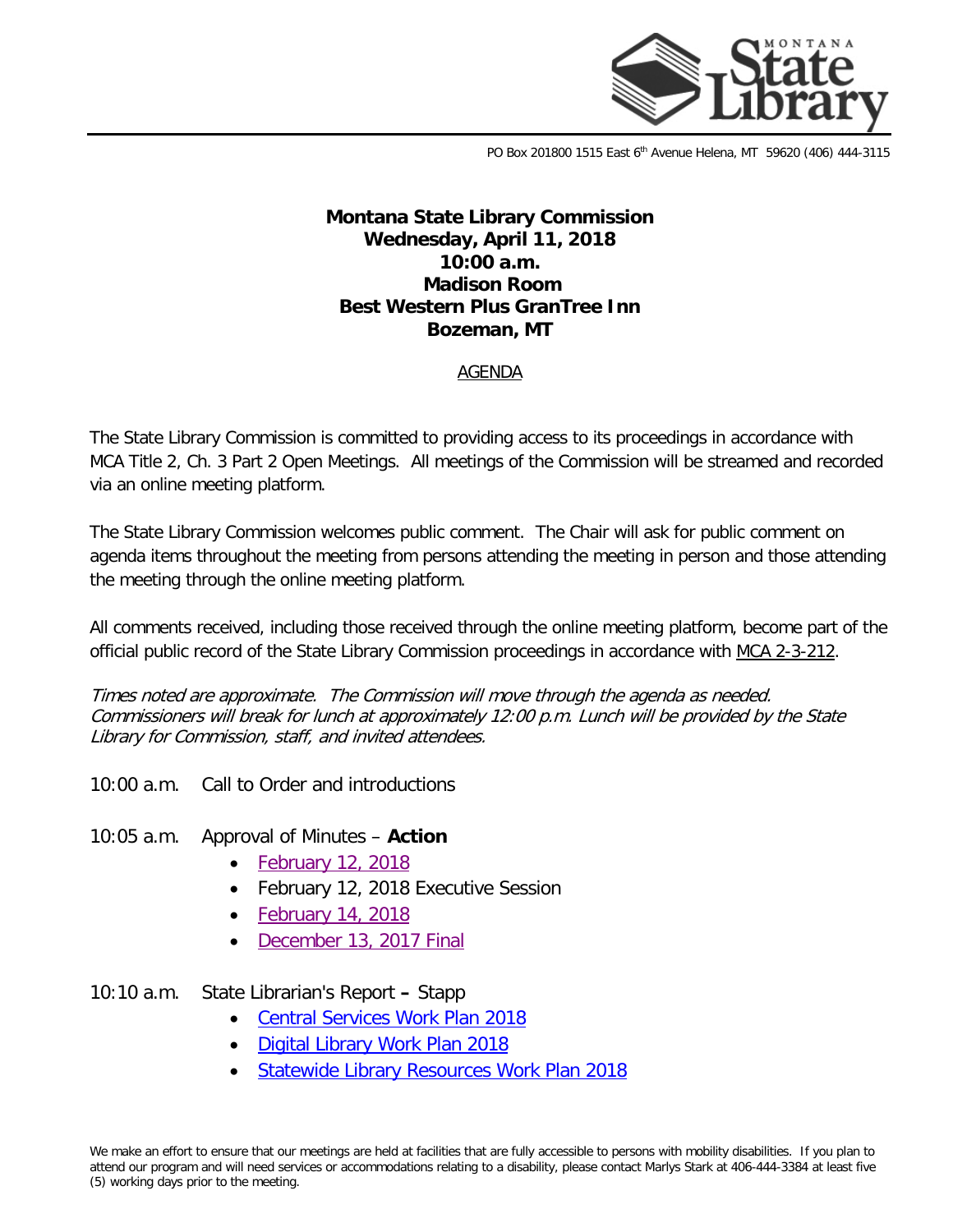- Talking Book Library Work Plan 2018
- 10:45 a.m. [FY'18 Third Quarter Financial Report–](http://docs.msl.mt.gov/Central_Services/Commission_Councils/Commission/Archive/2018/04/FY) Schmitz **– Action**
- 10:55 a.m. [Remaining FY'17 Library Services Technology Act Funds](http://docs.msl.mt.gov/Central_Services/Commission_Councils/Commission/Archive/2018/04/LSTA%20remaining%20funds%20discussion.pdf) Cook
	- [ASPeN Intern Funding Request](http://docs.msl.mt.gov/Central_Services/Commission_Councils/Commission/Archive/2018/04/ASPeN%20Intern%20Request.pdf) **Action** o [Reallocated Library Development Budget Recommendations](http://docs.msl.mt.gov/Central_Services/Commission_Councils/Commission/Archive/2018/04/201803reallocatedLibrary%20Development%20Budget%20Recommendations%20State%20FY18_updated.pdf)
	- [OCLC Group Services Payment Options](http://docs.msl.mt.gov/Central_Services/Commission_Councils/Commission/Archive/2018/04/OCLC%20budget%20scenarios.xlsx)
- 11:10 a.m. Network Advisory Council Report Cook
	- [Montana Shared Catalog New Libraries](http://docs.msl.mt.gov/Central_Services/Commission_Councils/Commission/Archive/2018/04/MSC%20new%20libraries%20memo%202018.pdf)
- 11:15 a.m. Montana Shared Catalog **Acquisitions Pilot** Staff and Librarians
- 11:35 a.m. [Montana Real Time Network](http://docs.msl.mt.gov/Central_Services/Commission_Councils/Commission/Archive/2018/04/Utah%20Real%20Time%20Network%20Proposal.pdf) Fashoway and Hammer
- 11:50 a.m. [Library Strategies Introduction](http://docs.msl.mt.gov/Central_Services/Commission_Councils/Commission/Archive/2018/04/LS%20Introduction%20Memo.pdf) Stapp and Karen Rose • [Project Timeline](http://docs.msl.mt.gov/Central_Services/Commission_Councils/Commission/Archive/2018/04/MT%20Project%20Timeline%20-18%20month.pdf)
- 11:55 a.m. [Banik Communications Introduction](http://docs.msl.mt.gov/Central_Services/Commission_Councils/Commission/Archive/2018/04/Banik%20Introduction%20Memo.pdf) Stapp and Randi Szabo
	- [Banik Communications](http://docs.msl.mt.gov/Central_Services/Commission_Councils/Commission/Archive/2018/04/LIB-RFP-2018-0008R%20Banik.pdf)

Break for lunch

- 12:30 p.m. [Commission Bylaws update](http://docs.msl.mt.gov/Central_Services/Commission_Councils/Commission/Archive/2018/04/Bylaw%20Memo.pdf) Kish and Newell
	- [Bylaws](http://docs.msl.mt.gov/Central_Services/Commission_Councils/Commission/Archive/2018/04/Bylaws%20February%2022%20amendment_Draft.pdf) **Action**
	- [Chair and Commission Duties](http://docs.msl.mt.gov/Central_Services/Commission_Councils/Commission/Archive/2018/04/Duties%20of%20MSL%20Commission%20Board%20Chair%20and%20Commission.pdf) **Action**
- 12:35 p.m. [Commission Goals and Objectives](http://docs.msl.mt.gov/Central_Services/Commission_Councils/Commission/Archive/2018/04/Commission%20Work%20Plan_logicmodel.pdf) Commission
	- May meeting date to approve MLIAC grants **Action**
		- o Montana Land Information Act FY '19 grant awards
		- o OCLC Group Services Payment Decision
	- [Reporting Matrix Review](http://docs.msl.mt.gov/Central_Services/Commission_Councils/Commission/Archive/2018/04/Reporting%20Task%20Force_Scope%20of%20Work_draft.pdf) Stapp and Commission
	- [Commission Calendar](http://docs.msl.mt.gov/Central_Services/Commission_Councils/Commission/Archive/2018/04/Commission%20work%20plan%20calendar_Apr2018.pdf)
		- Conversation with the Commission, Thursday, April 12, 9:30 to 10:30 a.m., GranTree Inn, Tamarack Room
		- BigSky GeoCon, April 16-20, Helena
		- National Library Legislative Day, May 7-8, Washington, D.C.